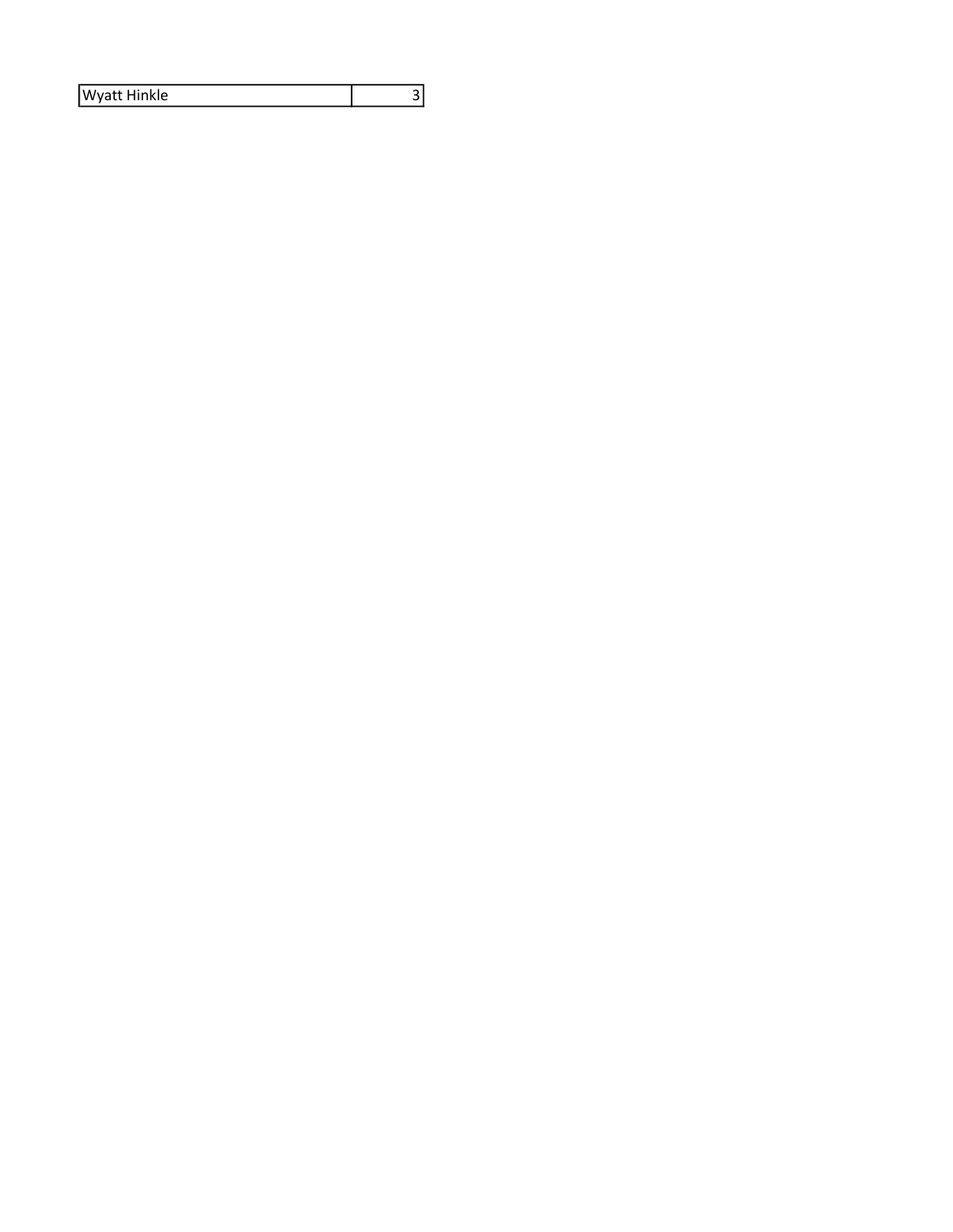| <b>Driver</b>          | <b>Win Total</b> |
|------------------------|------------------|
| Mark Richard           |                  |
| <b>Randy Ruth</b>      | $\overline{3}$   |
| <b>Alan Krimes</b>     | $\overline{3}$   |
| <b>Brett Wanner</b>    | $\overline{3}$   |
| Cody Fletcher          | $\overline{3}$   |
| Joe Ilg                | $\overline{3}$   |
| <b>Tyler Walton</b>    | $\overline{2}$   |
| Steve Wilbur           | $\overline{2}$   |
| Dwight Leppo           | $\overline{2}$   |
| <b>Todd Gracey</b>     | $\overline{2}$   |
| Jay Galloway           | $\overline{2}$   |
| <b>Kevin Nagy</b>      | $\overline{2}$   |
| Matt Boland            | $\overline{2}$   |
| <b>Scott Geesey</b>    | $\overline{2}$   |
| Kyle Moody             | $\overline{2}$   |
| Danny Dietrich         | $\overline{2}$   |
| <b>Bob Beidleman</b>   | $\overline{2}$   |
| Danny Jones            | $\overline{2}$   |
| <b>Becca Anderson</b>  | $\overline{2}$   |
| Jeremy Trout           | $\overline{2}$   |
| Gene Knaub             | $\overline{2}$   |
| <b>Chad Criswell</b>   | $\overline{2}$   |
| <b>Billy Albright</b>  | $\overline{2}$   |
| <b>Brett Strickler</b> | $\overline{2}$   |
| Ashley Cappetta        | $\overline{2}$   |
| Hayden Miller          | $\overline{2}$   |
| <b>Frankie Herr</b>    | $\overline{2}$   |
| Dave Brown             | $\overline{1}$   |
| <b>Dylan Norris</b>    | $\overline{1}$   |
| <b>Chris Frank</b>     | $\overline{1}$   |
| Jordan Givler          | $\overline{1}$   |
| <b>Trey Hivner</b>     | 1                |
| Dalton Dietrich        | 1                |
| Cole Young             | 1                |
| Davie Franek           | $\overline{1}$   |
| Kody Lehman            | $\mathbf{1}$     |
| <b>Bill Stine</b>      | $\mathbf{1}$     |
| Mark Strickler         | $\overline{1}$   |
| J B Cunningham         | $\mathbf{1}$     |
| Tim Wagaman            | $\overline{1}$   |
| <b>Austin Reed</b>     | $\overline{1}$   |
| Jacob Allen            | $\mathbf{1}$     |
| <b>Shane Hoff</b>      | $\mathbf{1}$     |
| Matt Mountz            | $\mathbf{1}$     |
| Mark Smith             | $\mathbf{1}$     |
| Joey Allen             | $\mathbf{1}$     |
| Jan Luckenbaugh        | $\mathbf 1$      |
| Chris Shuttlesworth    | $\mathbf{1}$     |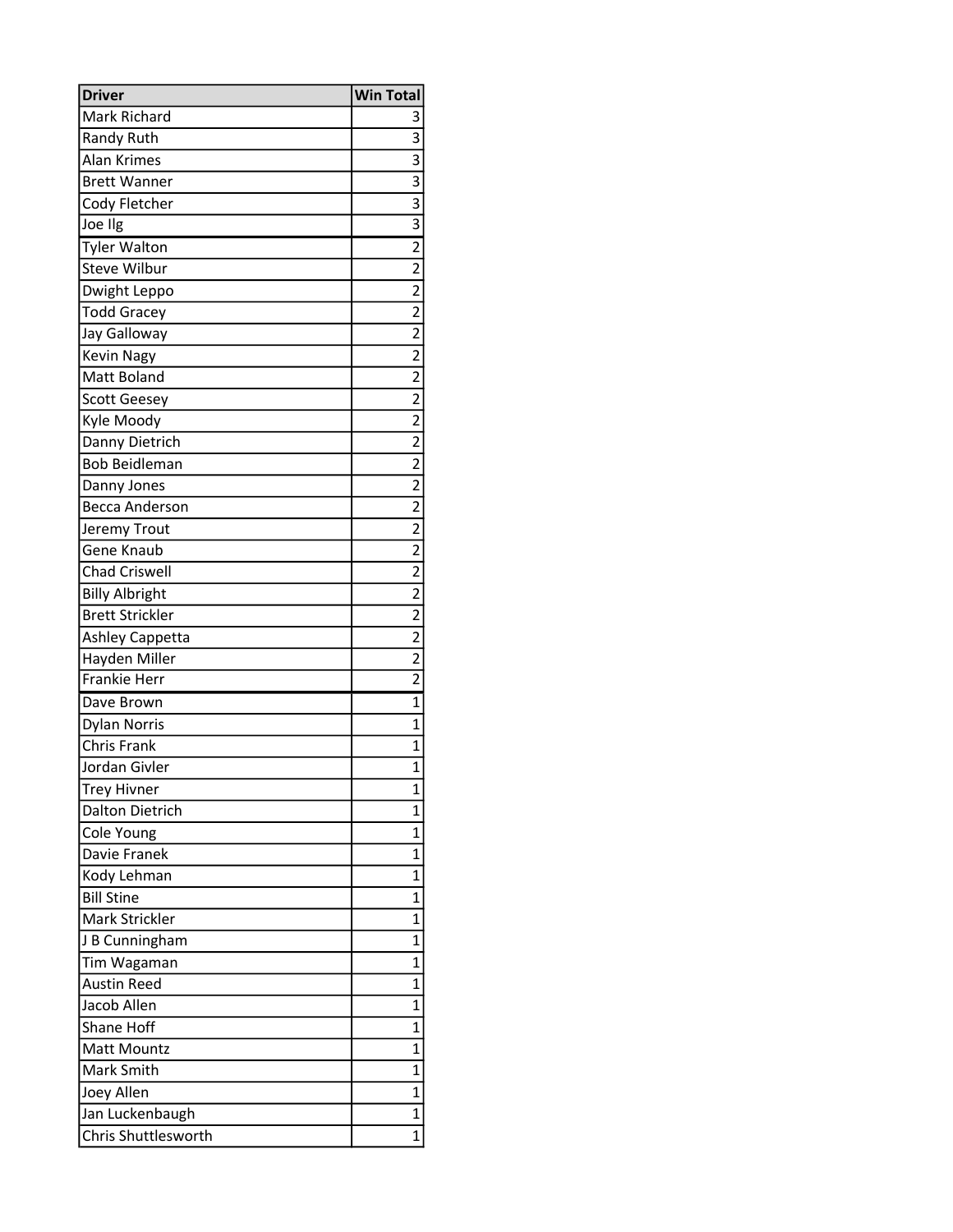| lSteve Storrie |  |
|----------------|--|
|----------------|--|